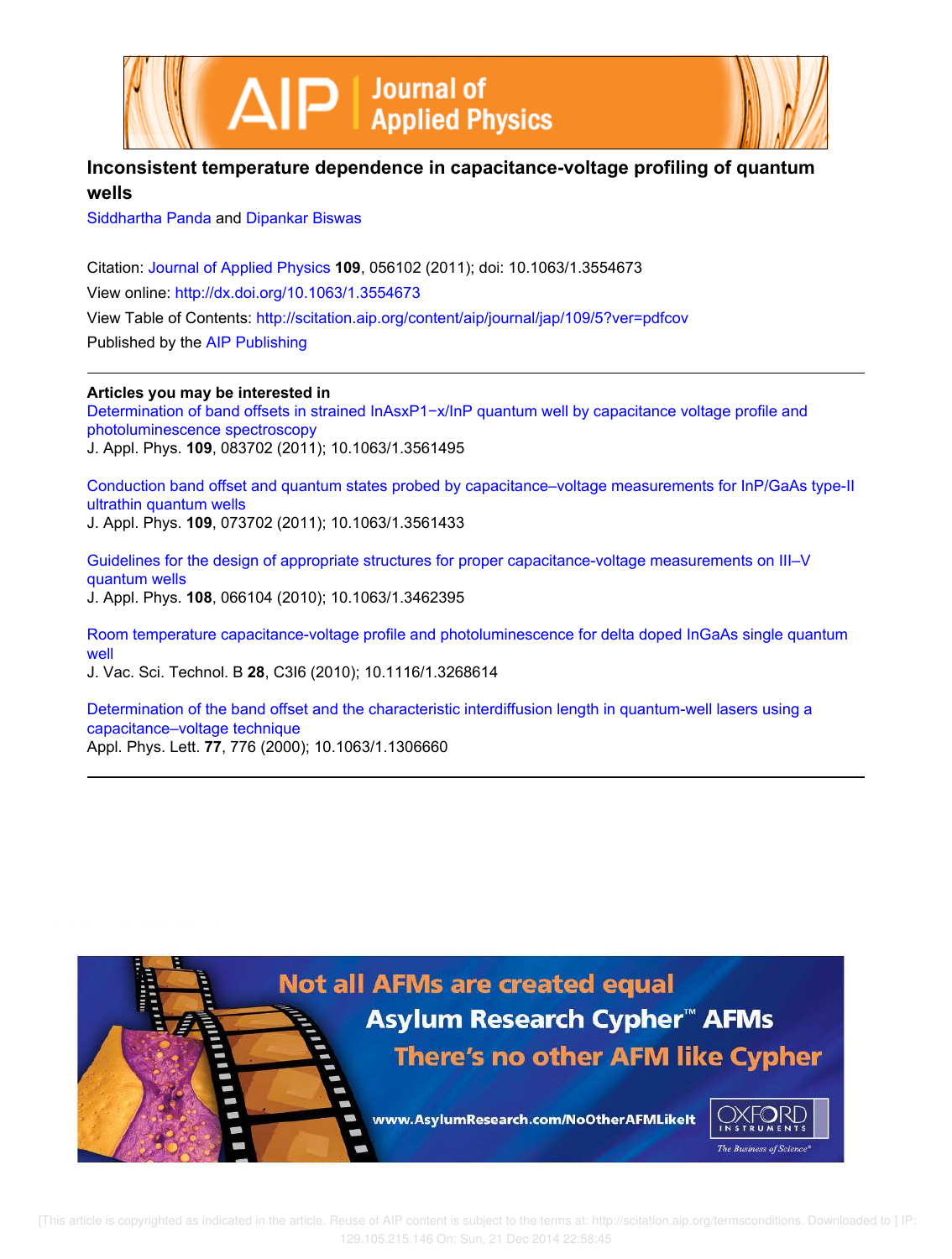## Inconsistent temperature dependence in capacitance-voltage profiling of quantum wells

Siddhartha Panda<sup>a)</sup> and Dipankar Biswas

Institute of Radiophysics and Electronics, University of Calcutta, 92 Acharya Prafulla Chandra Road, Kolkata – 700009, India

(Received 11 October 2010; accepted 17 January 2010; published online 10 March 2011)

Carrier profiles of quantum wells, obtained from experimental capacitance-voltage  $(C-V)$ measurements match the theoretically simulated carrier profile quite closely but these are much different from the actual carrier profile. It is observed that the peaks of the experimental and simulated carrier profiles move in the opposite direction and at low temperature there nature changes drastically. These observations have been explained taking into account the two dimensional carrier confinement and its temperature dependence through self-consistent solutions of the Schrödinger and Poisson equations. The effect of the series resistance seems to be highly pronounced in experimental  $C-V$  measurements.  $\odot$  2011 American Institute of Physics. [doi:10.1063/1.3554673]

## INTRODUCTION

The nondestructive capacitance-voltage  $(C-V)$  technique is widely used for the determination of various parameters of bulk semiconductors and semiconductor quantum structures.<sup>1–7</sup> In the C-V profiling of a quantum well (QW) structure there are certain important observations which call for proper explanations. The typical structure used for C-V measurements is discussed in Ref. 8. Usually the apparent carrier profile, obtained from experimental C-V measurements, is matched with the apparent carrier profiles obtained from theoretical simulations. Both of these are widely different from the actual carrier profile of the  $OW<sup>4,9</sup>$  At room temperature the apparent concentration peaks, obtained from both experimental observations and theoretical simulations, are much smaller than the peak of the actual carrier distribution whereas at low temperature those are very sharp and higher.<sup>9</sup> Moreover, in experimental measurements the apparent carrier peak shifts away from the Schottky as the temperature decreases<sup>6,9</sup> but in the simulated carrier profile the peak moves in the opposite direction.<sup>5,6</sup> These observations are not well explained.

According to the assumption of the conventional C-V technique there is an abrupt space charge region with a well defined depletion width. $1$  For an increment of the reverse bias  $\Delta V$  if the depletion width W increases  $\Delta W$ , it can be written that<sup>1</sup>

$$
\Delta V = qN(W)W\Delta W/\varepsilon \tag{1}
$$

and

$$
\Delta Q = A q N(W) \Delta W, \tag{2}
$$

where  $\Delta Q$  is the charge depleted by  $\Delta V$ ,  $N(W)$  is the carrier concentration at W, A is the area of the Schottky,  $\varepsilon$  is the dielectric constant and  $q$  is the electron charge. The capacitance of the structure is given by

$$
0021-8979/2011/109(5)/056102/3/\$30.00
$$

$$
C = \frac{\Delta Q}{\Delta V} = \frac{A\varepsilon}{W},\tag{3}
$$

and  $N(W)$  is expressed as

$$
N(W) = -\frac{2}{q\varepsilon A^2 \frac{d}{dV} \left(\frac{1}{C^2}\right)}.
$$
 (4)

In the case of QWs, Eqs.  $(1)$  and  $(2)$  may lead to serious errors because neither the properties of two dimensional (2D) carriers, confined in the QW, nor the effect of temperature is included in these expressions.

In this paper, we have explained the mechanism of the ambiguous temperature dependence of the C-V profiles of a single QW structure through simulated results, obtained by solving the Schrödinger and Poisson equations self-consistently. It emerges from these studies that the series resistance has a significant role in the temperature dependence of the carrier profiles.

The experimental data was obtained by C-V measurements on an  $In_{0.24}Ga_{0.76}As/GaAs$  single QW structure at different temperatures. The details of the growth condition and the structure are discussed in Ref. 7.

To determine the actual carrier distribution of the structure the one dimensional Schrödinger and Poisson equations are solved self-consistently using finite difference method.<sup>8</sup> Parameters, related to the structure of  $In_{0.24}Ga_{0.76}As/GaAs$ QW, are listed in the Table 1. The donor ionization energy is taken as  $5 \text{ meV}^4$  for Si doping to calculate ionized donor concentration. To construct the theoretical apparent profile the capacitance C is calculated using Eq. (3) where  $\Delta Q$  is computed by the change of the electric field across the surface according to the Gauss theorem.<sup>4</sup>

The C-V characteristics and the apparent carrier profiles of the structure, obtained from experiments for three different temperatures are shown in Fig. 1. The actual carrier profiles for these three temperatures are determined by the simulation as depicted in Fig. 2. It is seen from Figs. 1 and 2,

a)Electronic mail: siddhartha.panda.2@gmail.com.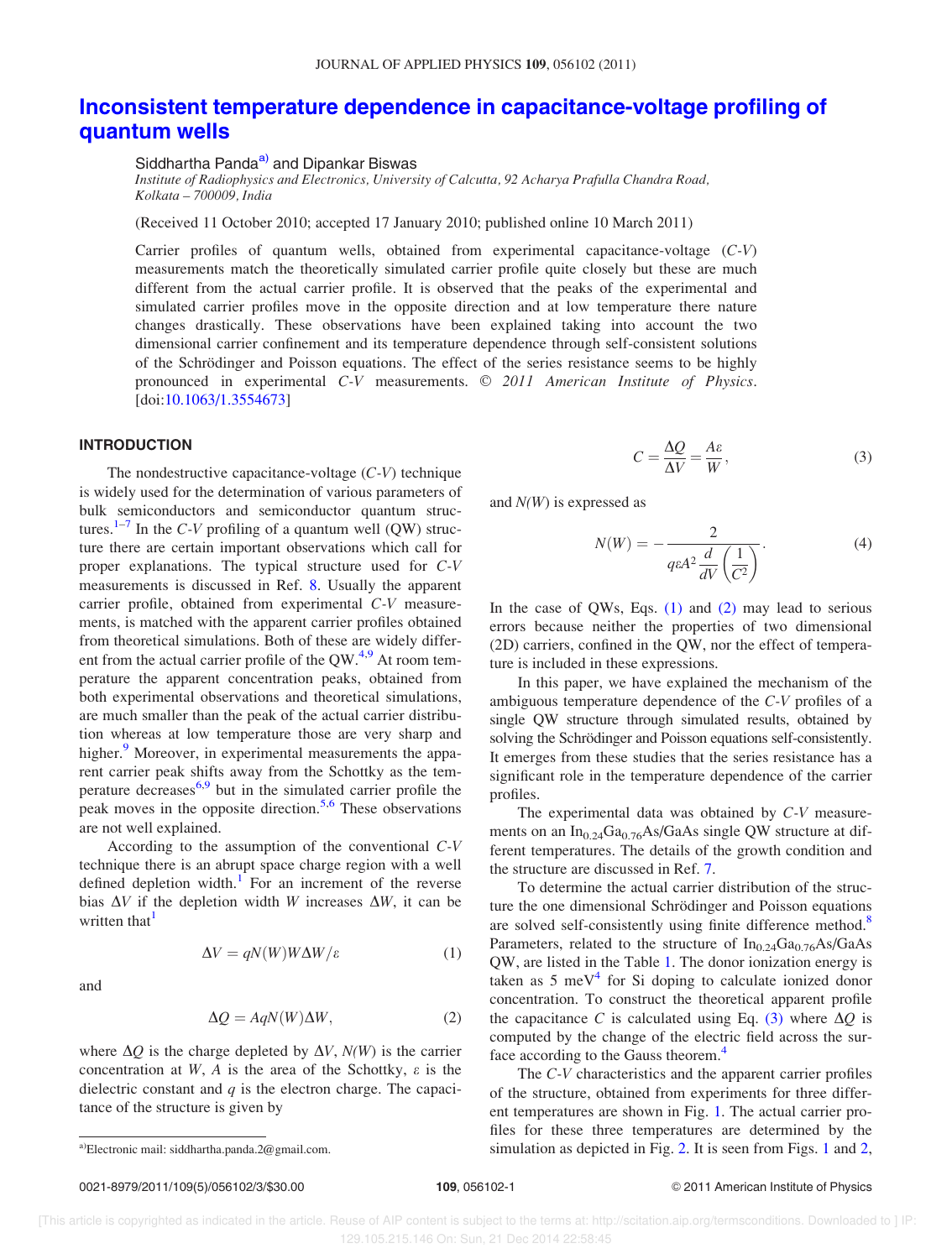TABLE 1. Parameters used for the simulation on  $In_{0.24}Ga_{0.76}As/GaAs QW$ .  $(m^*, m_0, \epsilon_0)$  and  $\Delta E_c$  are the effective mass of electron, the rest mass of electron, the permittivity of free space and the conduction band offset respectively.)

| Well width<br>(nm) | $\Delta E_c$ <sup>a</sup><br>(eV) | $m^*/m_0$         |                      | $\epsilon/\epsilon_0$ |         |
|--------------------|-----------------------------------|-------------------|----------------------|-----------------------|---------|
|                    |                                   | Well <sup>b</sup> | Barrier <sup>c</sup> | Well <sup>d</sup>     | Barrier |
| 8                  | 0.175                             | 0.054             | 0.067                | 13.52                 | 13.18   |

a From Ref. 4.

<sup>b</sup> From Ref. 12.

<sup>c</sup> From Ref. 13.

d From Ref. 14.

that at 249 K the apparent peak height is smaller than the actual peak. With decrease of temperature the height of the experimental peak increases at a very high rate. At 49 K it is nearly three times larger than the actual peak height. It is also observed that the full width at half maximum (FWHM) of the experimental carrier peak decreases rapidly with temperature whereas the FWHM of the actual carrier peak has negligible change with temperature. To understand the basic difference between the apparent carrier profile and the actual carrier profile, the apparent profiles are evaluated theoretically as shown in Fig. 3. At 249 K the simulated apparent profile is almost similar to that derived experimentally but at lower temperature it has an opposite shift.

In the QW structure the distribution of the two-dimensional (2D) carriers is determined by the normalized wave function. With the change in the applied reverse bias the



FIG. 1. Experimental results: (a) C-V characteristics of the structure at different temperatures and (b) apparent carrier profiles at different temperatures.



FIG. 2. Actual carrier profiles of the structure at different temperatures.

change of this distribution is quite different from that of the bulk structure. For this reason the advancement of the depletion edge in and around the QW with increment of the reverse bias, as mentioned earlier, causes significant errors in the interpretation of the C-V profile. To make it more clear, the change of the 2D carrier concentration  $(n_{2D})$  with the external reverse bias is illustrated in Fig. 4. It is seen that as the temperature decreases the slop of the  $n_{2D}$  versus  $V_r$ curves tends to become constant which corresponds to a plateau in the C versus  $V_r$  curve as well as an extremely large peak height in the carrier profile.

Figures 1 and 3 illustrate how the carrier peaks move with temperature. With the decrease of the temperature from 249 K to 49 K the position of the experimental peak shifts by 5 nm toward the substrate whereas the simulated peak moves 6 nm toward the Schottky. Since the shift of the carrier peaks at 249 K is negligible, the total shift of the peak at 49 K is about 11 nm. The reason behind the shift of the simulated peak seems to arise from the Debye smearing out between 2D and three-dimensional (3D) electrons at higher temperatures.<sup>9</sup> This leads to a lower value of the capacitance at the peak position as shown in Fig. 4, because of the decrease in the 2D carrier confinement which in turn produces the higher depth of the peak.

The opposite shift of the carrier peak in the experimental profile can be explained by the existence of the temperature dependent series resistance  $(R_s)$  across the structure.<sup>5,10</sup> At low temperature  $R_s$  increases due to low current conduction across the heterojunction, $11$  the increase in the contact



FIG. 3. Simulated apparent carrier profiles of the structure at different temperatures.

 [This article is copyrighted as indicated in the article. Reuse of AIP content is subject to the terms at: http://scitation.aip.org/termsconditions. Downloaded to ] IP: 129.105.215.146 On: Sun, 21 Dec 2014 22:58:45